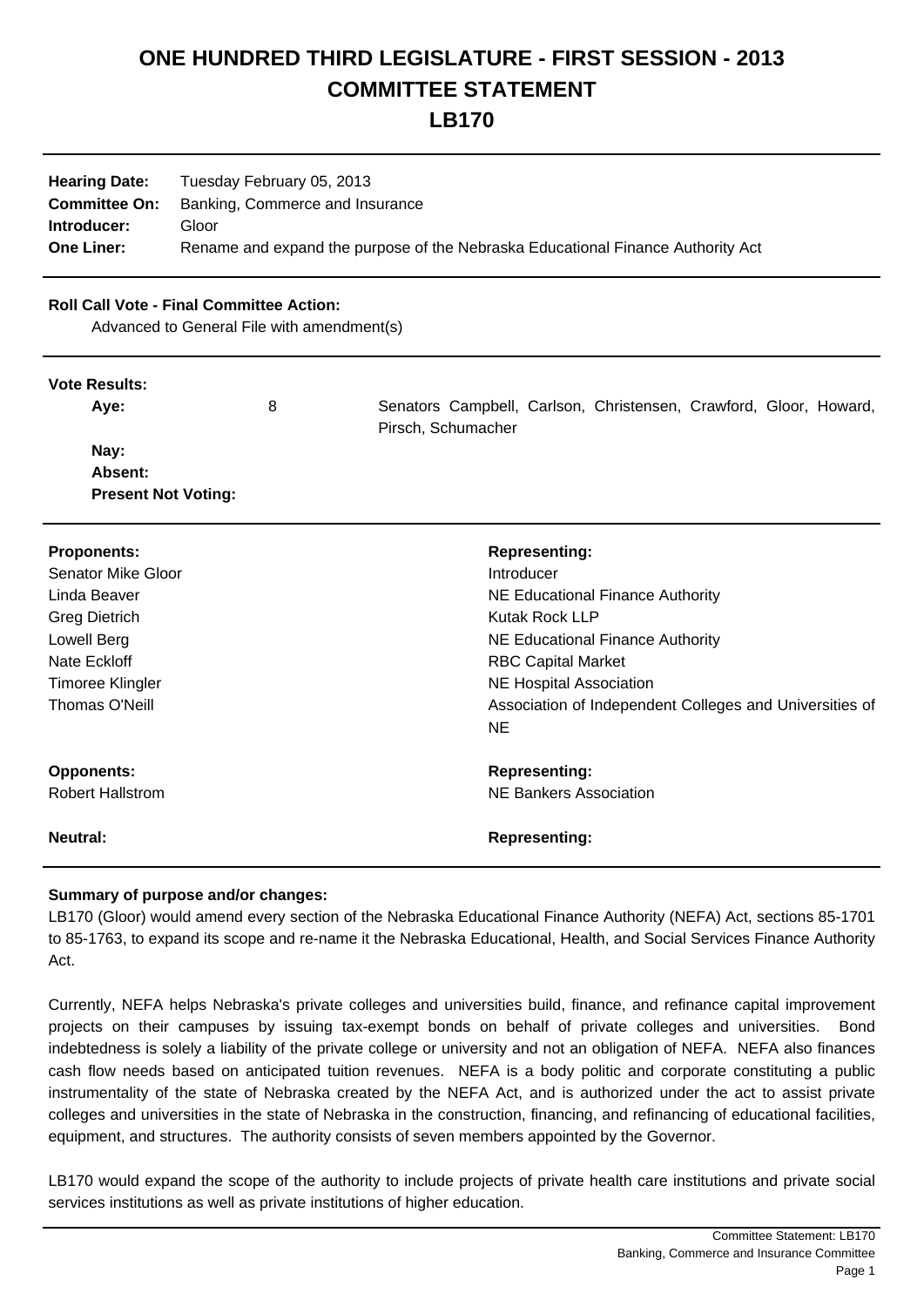The bill would amend every section of the act to strike all section numbers so the act may be re-codified in another chapter of the statutes and to update terminology. For example, the bill would change the term trust "agreement" to trust "indenture." The bill would harmonize provisions, including internal references. Sections which contain more than technical changes are as follows:

Section 2 would amend section 85-1702 to add provisions to the public policy and purpose declarations that refer to private health care institutions and private social services institutions.

Section 7 would enact a new section to provide a definition of "eligible institution" - a private institution, or a private social services institution.

Section 8 would enact a new section to provide a definition of "private health care institution" - any private not-for-private corporation or institution that (1) is licensed under the Health Care Facility Licensure Act, (2) is described in section 501(c)(3) of the Internal Revenue Code and is exempt from federal income tax under section 501(a) of the Internal Revenue Code, (3) is located within this state and is not owned or controlled by the state or any political subdivision, agency, instrumentality, district, or municipality thereof, and (4) does not violate any state or federal discrimination laws.

Section 9 would amend section 85-1707 to provide that "medicine" is an additional field for which a two-year degree program would qualify an institution to be eligible for assistance under the act.

Section 10 would enact a new section to provide a definition of "private social services institution" - any private not-for-profit corporation or institution that (1) provides health, safety, and welfare assistance, including emergency, social, and related support services, to members of the general public in the state, (2) is described in section 501(c)(3) of the Internal Revenue Code and is exempt from federal income taxation under section 501(a) of the Internal Revenue Code, (3) is located within this state and is not owned or controlled by the state or any political subdivision, agency, instrumentality, district, or municipality thereof, and (4) does not violate any state or federal discrimination law.

Section 11 would amend section 85-1708 to expand the definition of "project" to include congregate care housing, emergency services facility, health care facility, health service institution, hospital, medical clinic, medical services facility, nursing services facility, personal care services facility, and social services facility.

Section 14 would amend section 85-1711 to add two new categories of persons that must be appointed to the seven-member authority: (1) a trustee, director, officer, or employee of one or more private health care institutions in the state; and (2) a trustee, director, officer, or employee of one or more private social services institutions in the state. This section would provide for the timing of the appointments.

Section 17 would amend section 85-1714 to provide that members of the authority may participate in a regular or special meeting of the authority by telephone conference call or video conference if the chairperson or vice-chairperson conducts the meeting where the public is able to participate and the telephone conference call or video conference conforms to the requirements of subdivisions (2)(a) through (e) of section 84-1411.

Section 28 would amend section 85-1725 to provide that the authority shall have no jurisdiction over rates, rents, fees and charges established by an institution for its patients, clients, or other consumers, as well as its students, other than to require that such rates, rents, fees, and charges by an institution be sufficient to discharge its obligation to the authority.

Section 40 would amend section 85-1737 to add references to "trust indenture."

Section 41 would amend section 85-1738 to provide for bonds to have variable rates and to be redeemed before maturity at a premium or discount. This section would provide that the seal of the authority may be printed or impressed on the bond. This section would provide that the resolution or trust indenture authorizing the bonds may provide that the bonds contain a recital that they are issued under the act, and such recital shall be deemed conclusive evidence of the